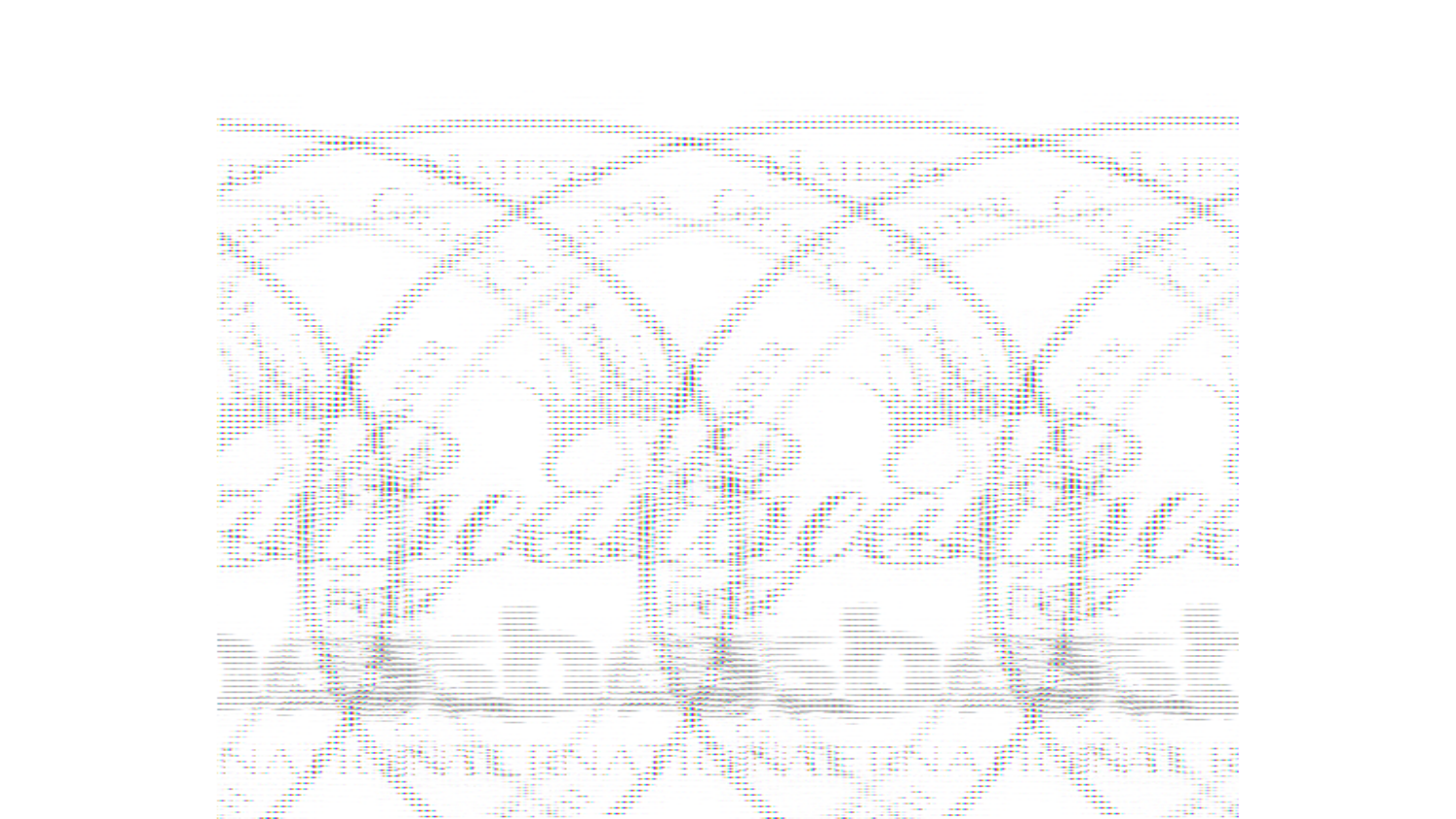Maturity Leads to Resilience in Uncertain Times.

By Adriana Salcedo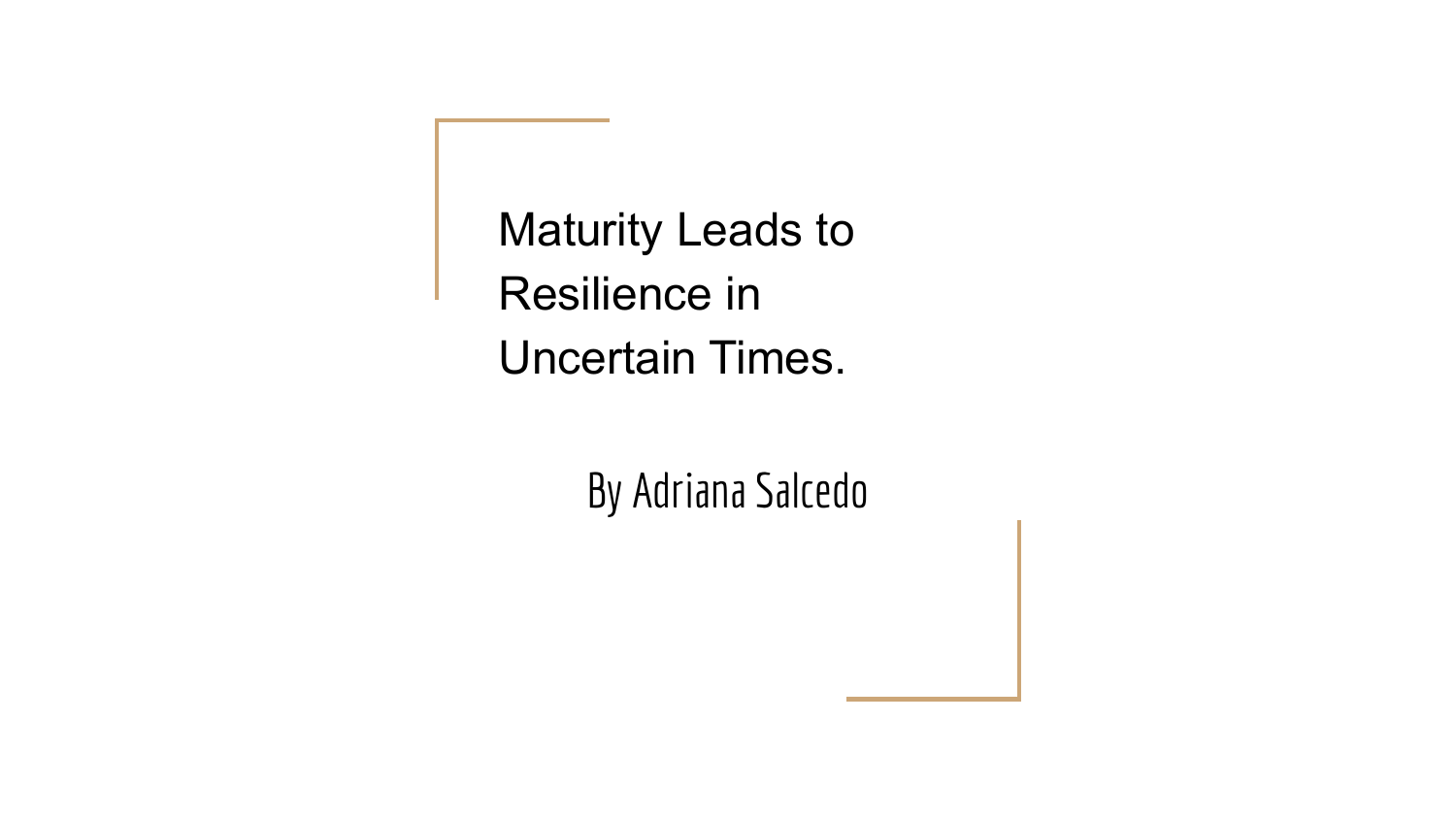★ Uncertain times can be used to make or break us. God plans to make us into resilient powerhouses during uncertain times." God says I have called you to be the answer and strength in uncertain times."

★ What do we as believers need to know about uncertainty?

 $\star$  The only thing certain about life is that it is uncertain.

★ There is no way to avoid uncertainty or the unknown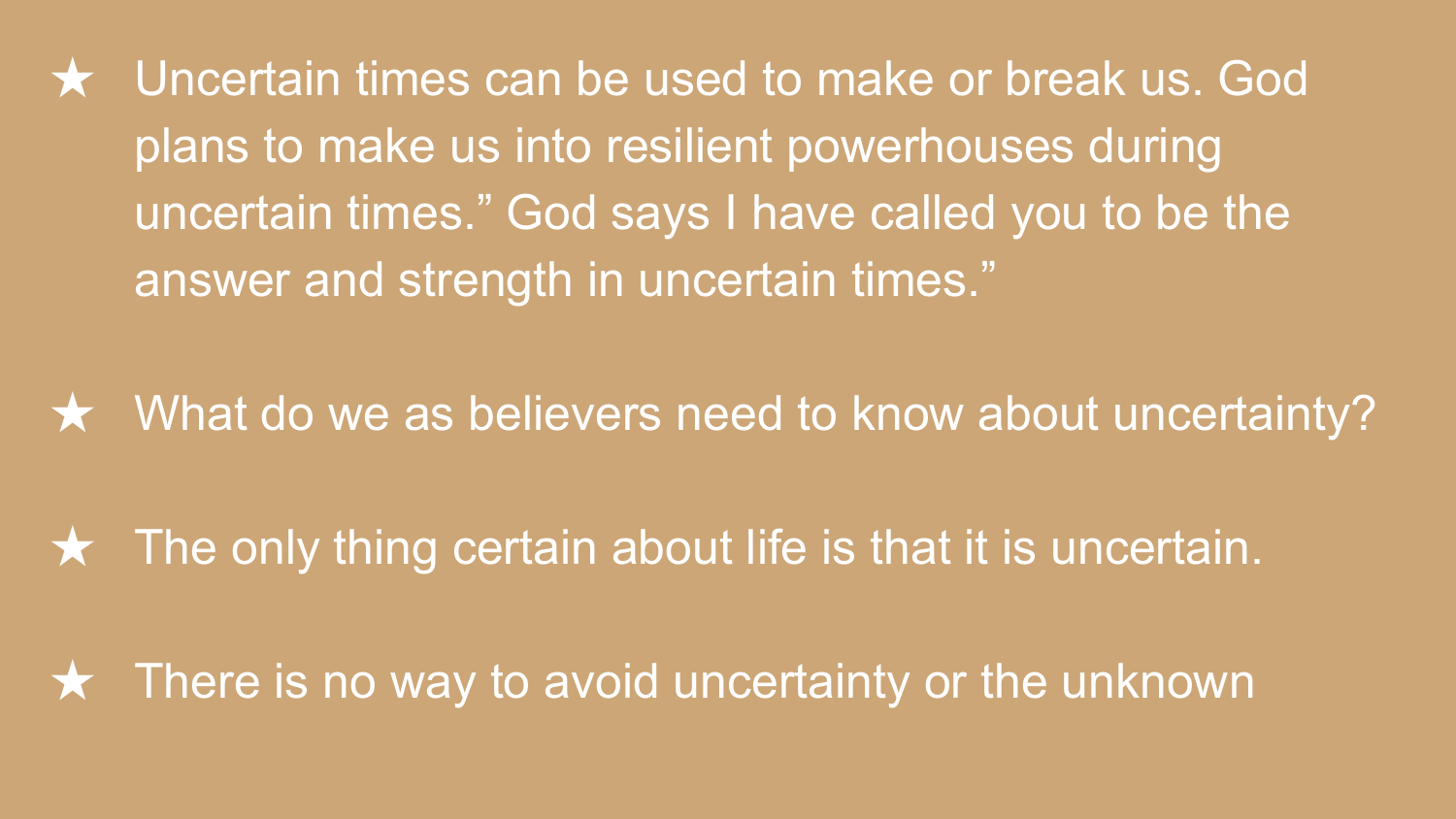## **Philippians 4: 6-7 (AMP)**

<sup>6</sup> Do not fret *or* have any anxiety about anything, but in every circumstance *and* in everything, by prayer and petition (definite requests), with thanksgiving, continue to make your wants known to God.

 $<sup>7</sup>$  And God's peace [shall be yours, that tranquil state of a soul assured of its</sup> salvation through Christ, and so fearing nothing from God and being content with its earthly lot of whatever sort that is, that peace] which transcends all understanding shall garrison *and* mount guard over your hearts and minds in Christ Jesus.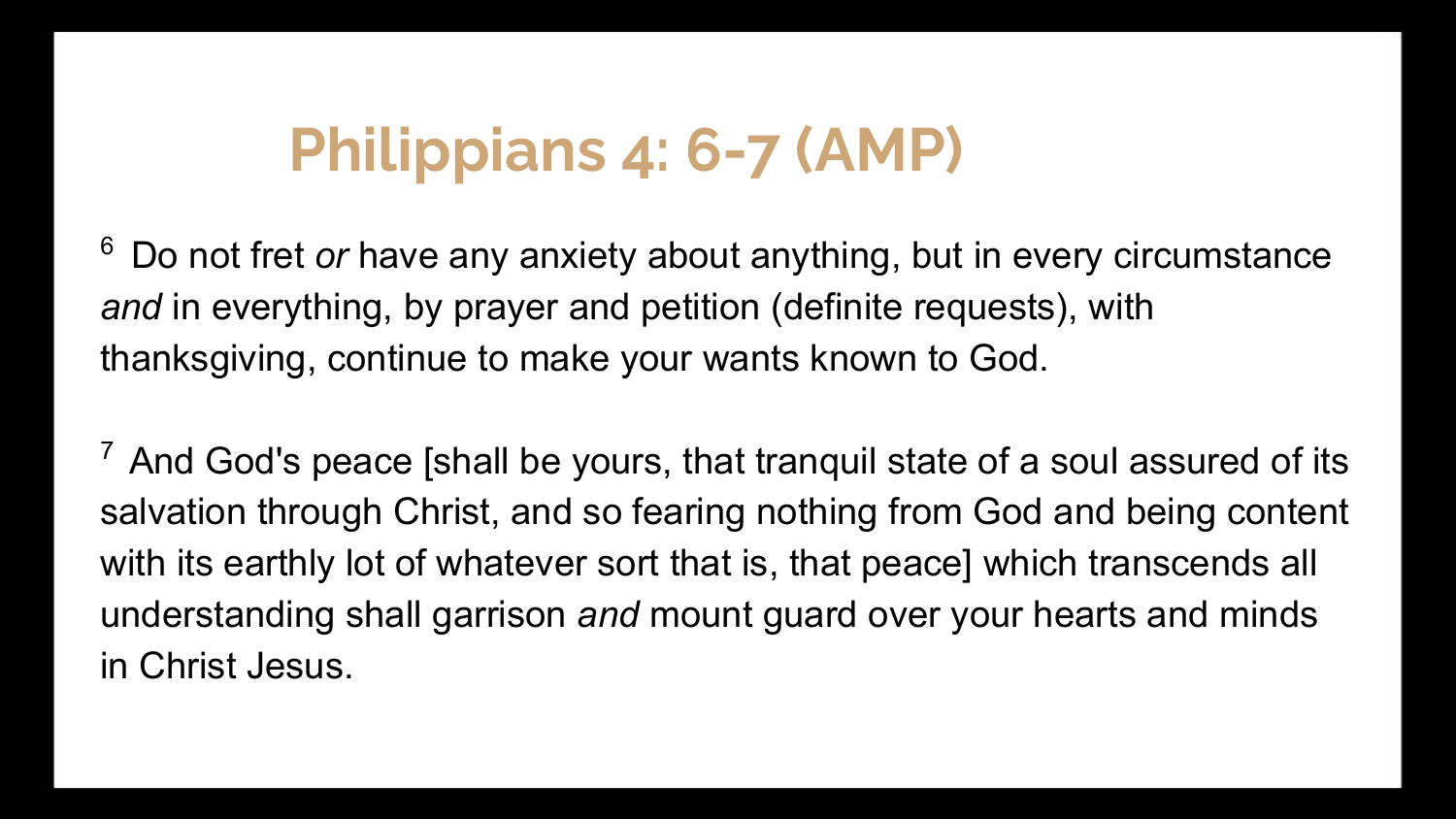## **John 16:33 (AMP)**

 $33$  I have told you these things, so that in Me you may have [perfect] peace *and* confidence. In the world you have tribulation *and* trials *and* distress *and* frustration; but be of good cheer [take courage; be confident, certain, undaunted]! For I have overcome the world. [I have deprived it of power to harm you and have conquered it for you.]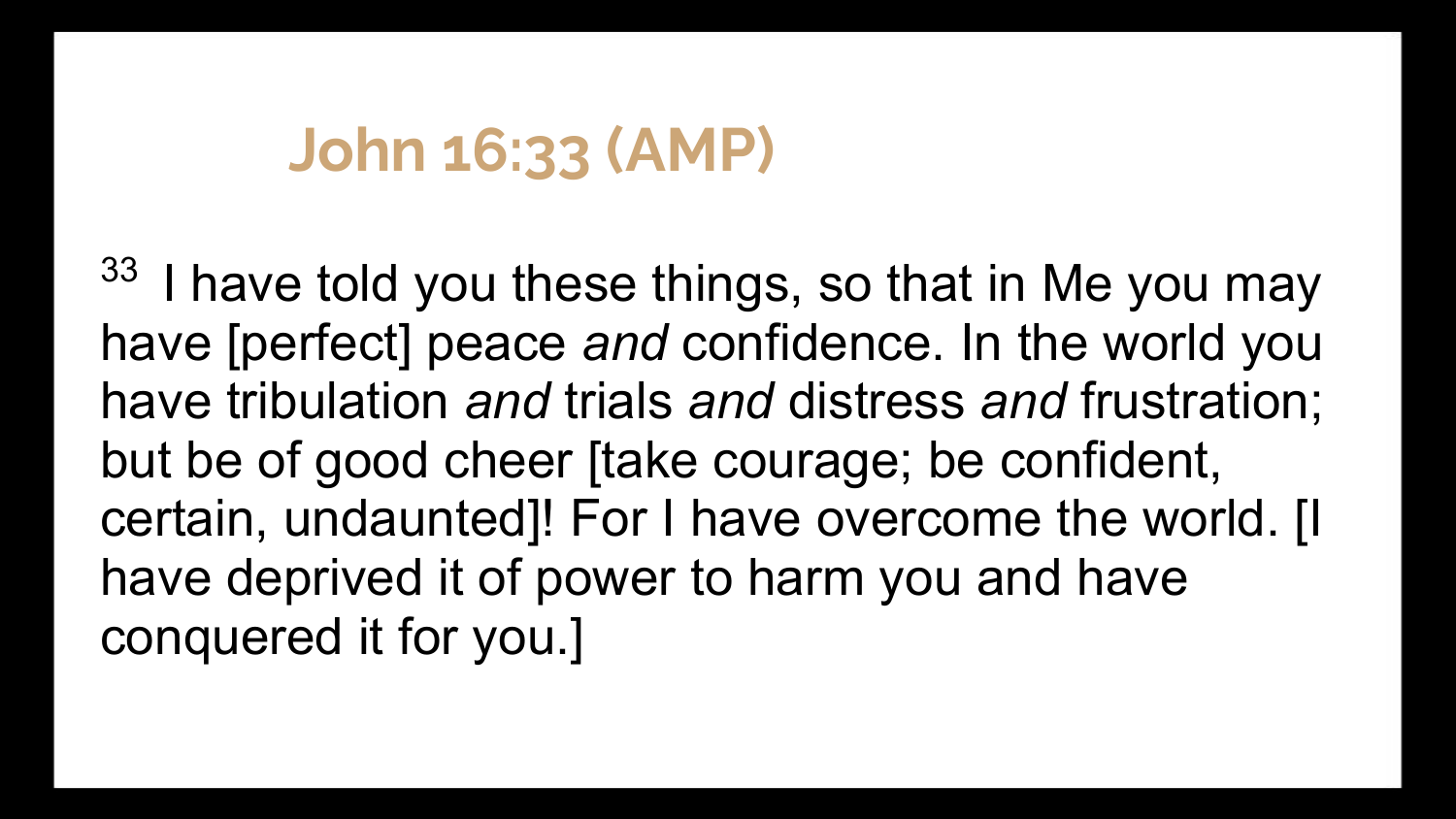➔ Uncertainty can take on the form of perfectionism.

Perfectionism can take on different forms:

➔ immaculate home, perfect attendance, workout for hours everyday, dress to perfection.

 $\rightarrow$  The worst part of a perfectionists behavior is that it's projected onto others like Spouses, children, coworkers, etc. This creates an environment of criticism and may cause controlling behaviors.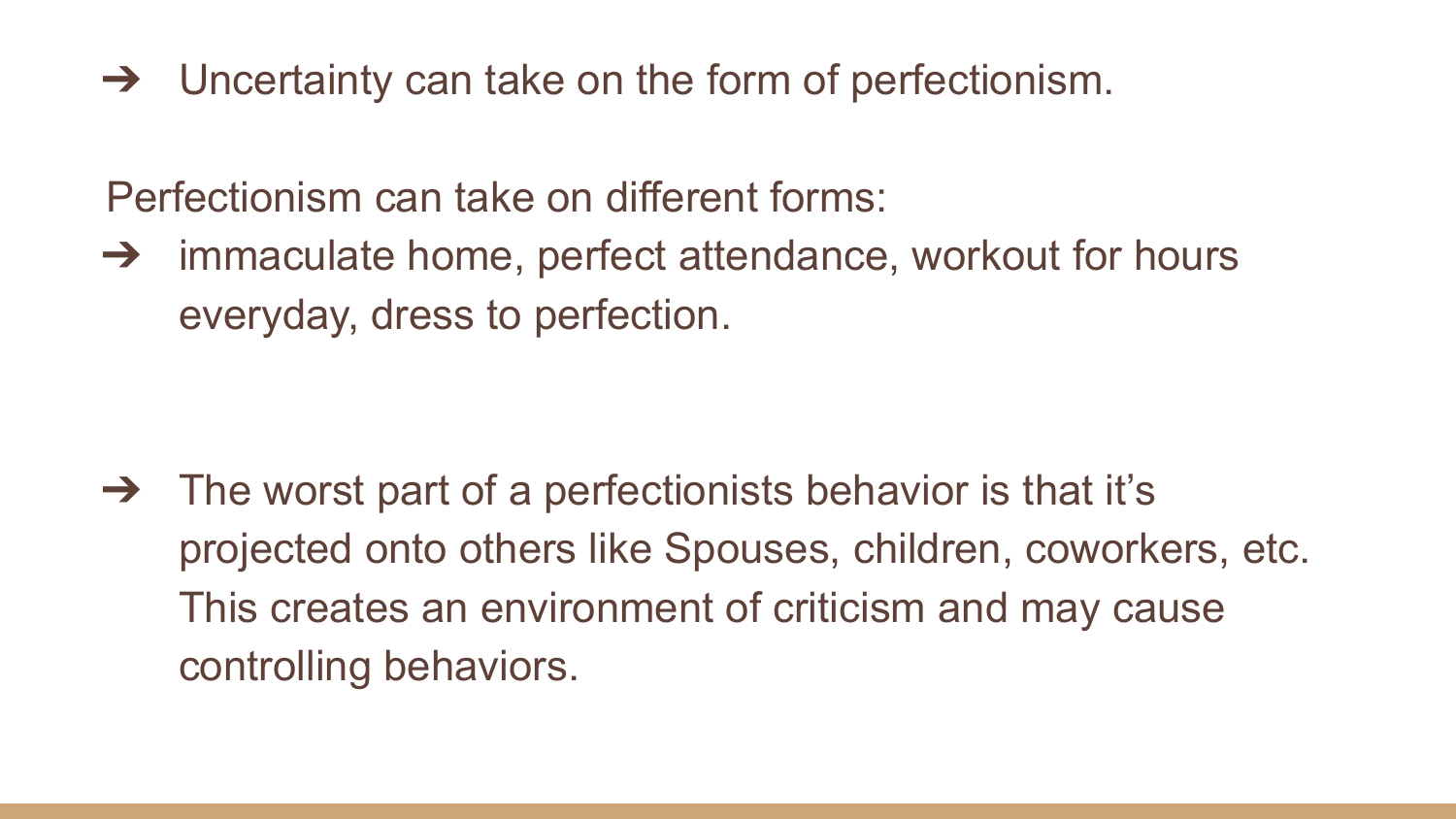## Romans 15:7 (AMP)

7 Welcome *and* receive [to your hearts] one another, then, even as Christ has welcomed *and* received you, for the glory of God.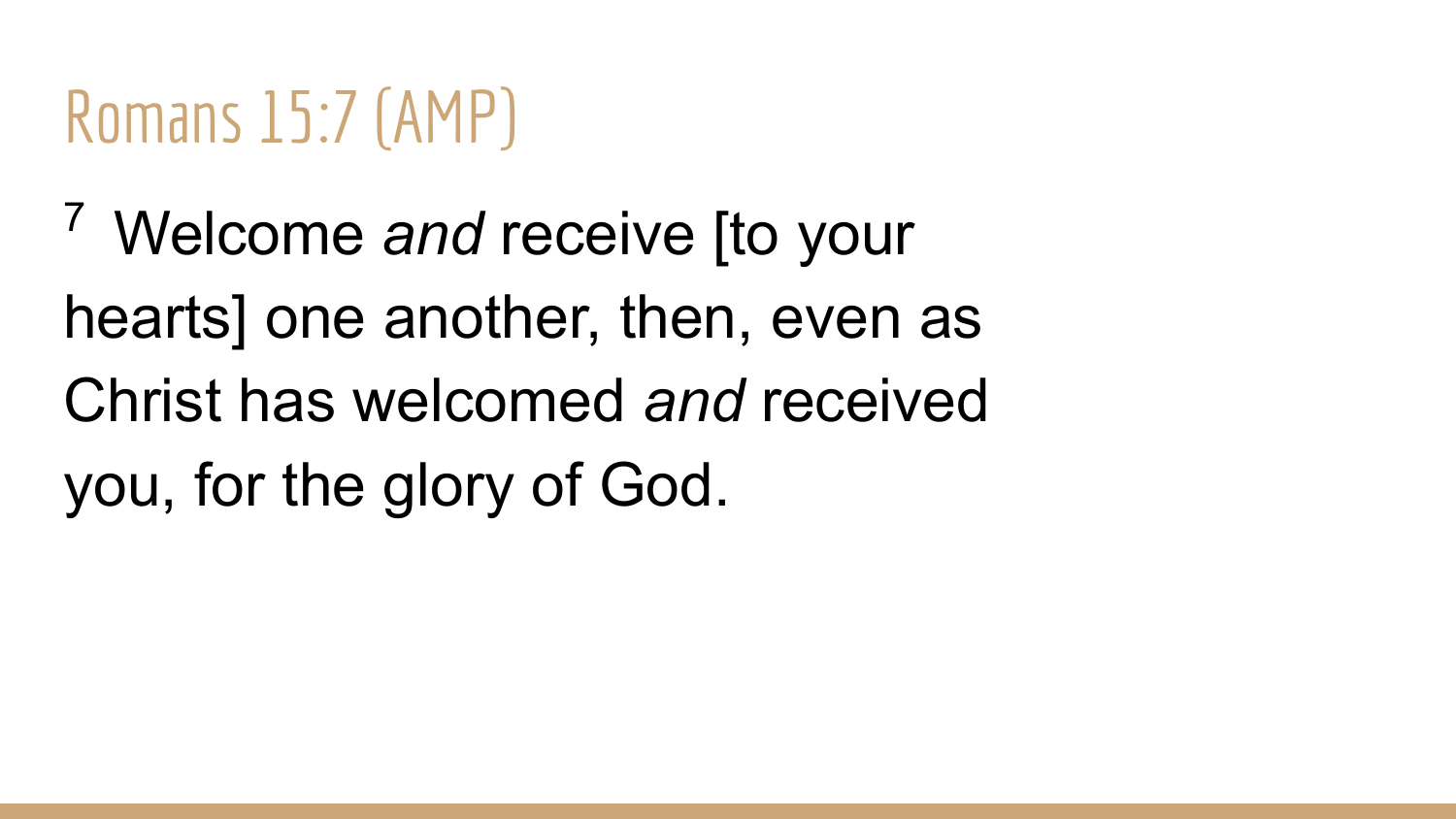### **Galatians 5:14-15 (NLT2)**

 $14$  For the whole law can be summed up in this one command: "Love your neighbor as yourself."

<sup>15</sup> But if you are always biting and devouring one another, watch out! Beware of destroying one another.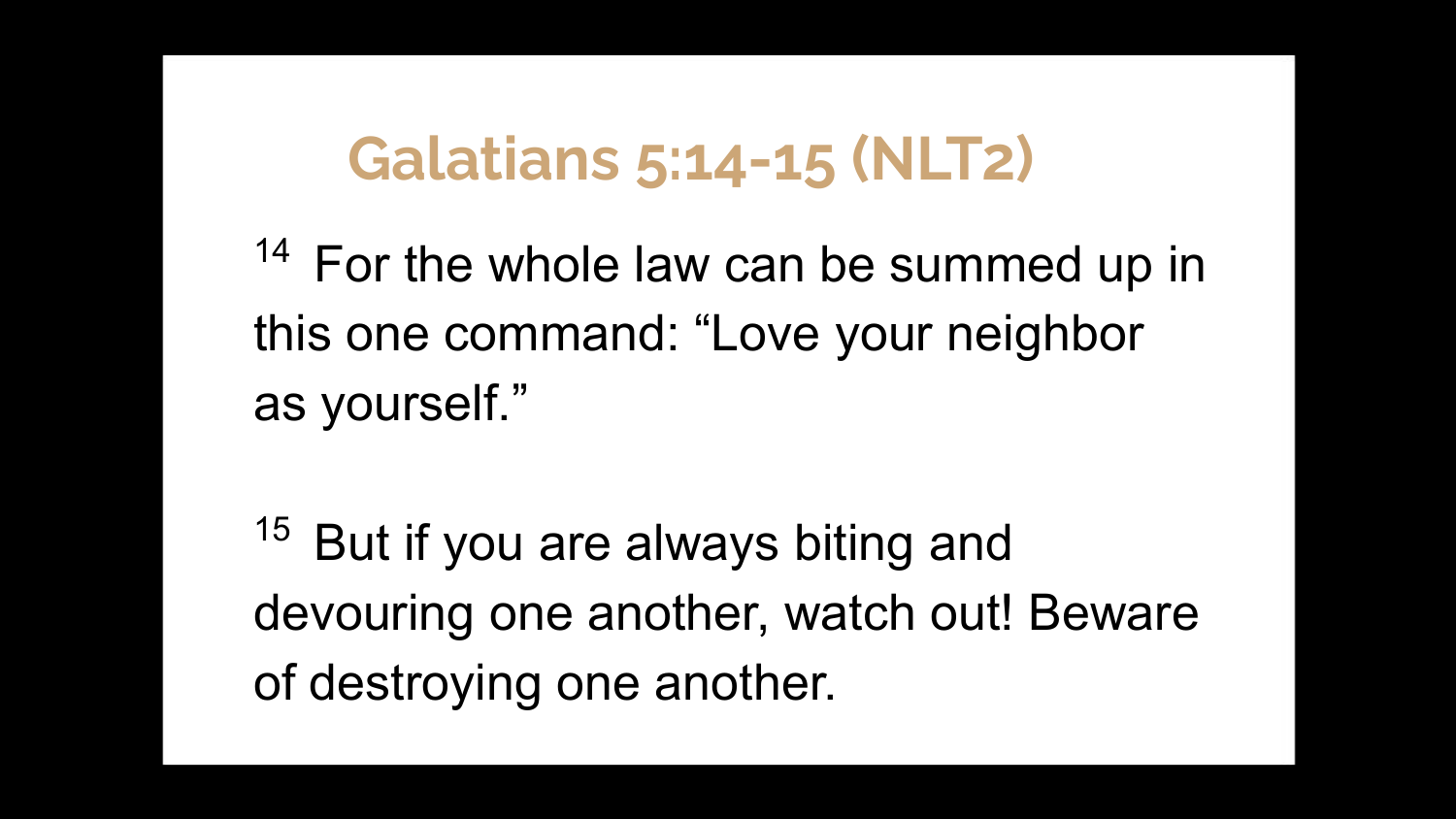### 1 Timothy 1:12-14

1Ti 1:12 I thank Christ Jesus our Lord, who has given me strength to do his work. He considered me trustworthy and appointed me to serve him, 1Ti 1:13 even though I used to blaspheme the name of Christ. In my insolence, I persecuted his people. But God had mercy on me because I did it in ignorance and unbelief. 1Ti 1:14 Oh, how generous and gracious our Lord was! He filled me with the faith and love that come from Christ Jesus.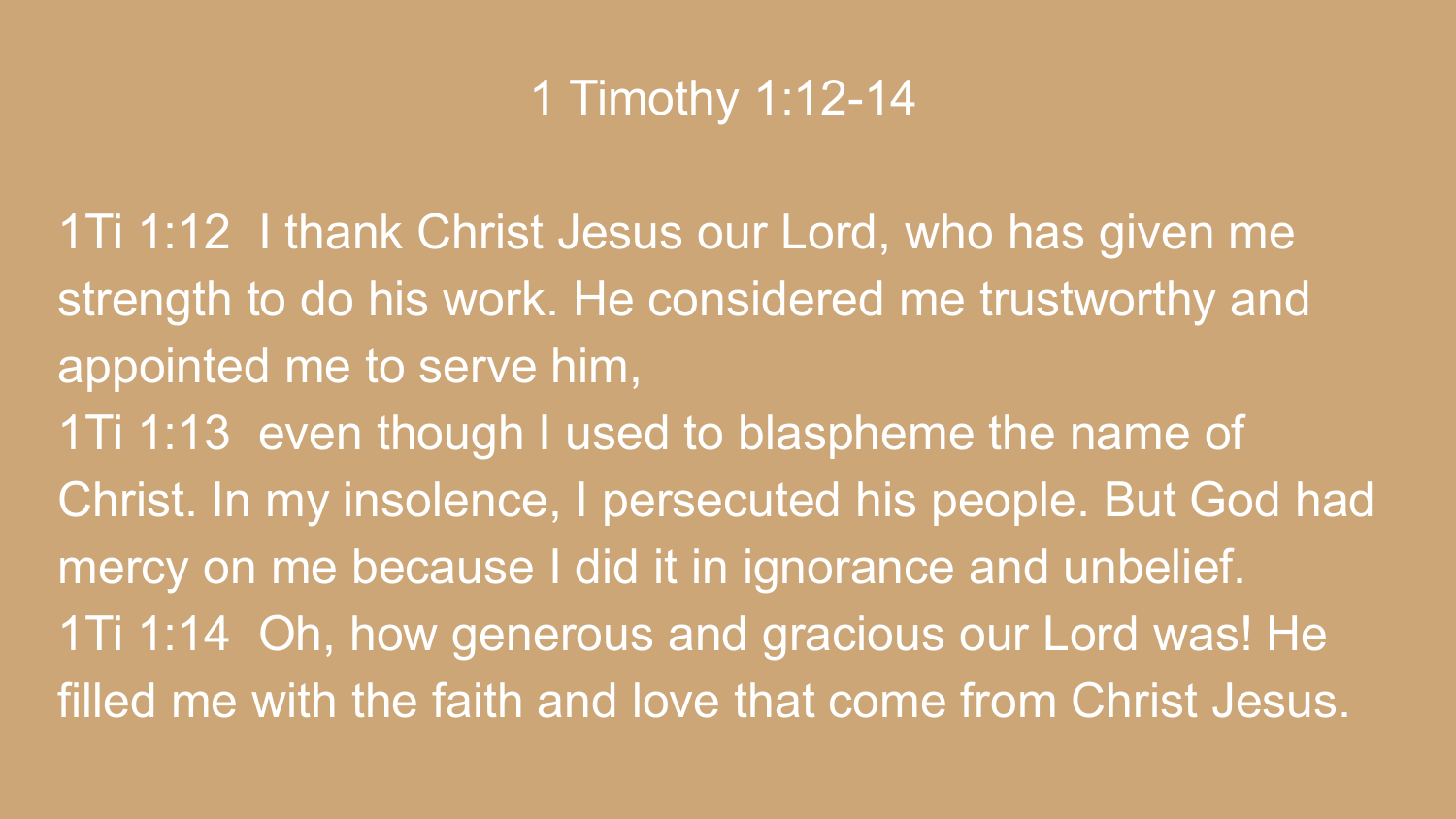He was chosen because of his weakness not his perfection. He was the greatest evangelist in history, he knew that without Christ he was the greatest sinner. God choose him to display his great patience and grace in Paul.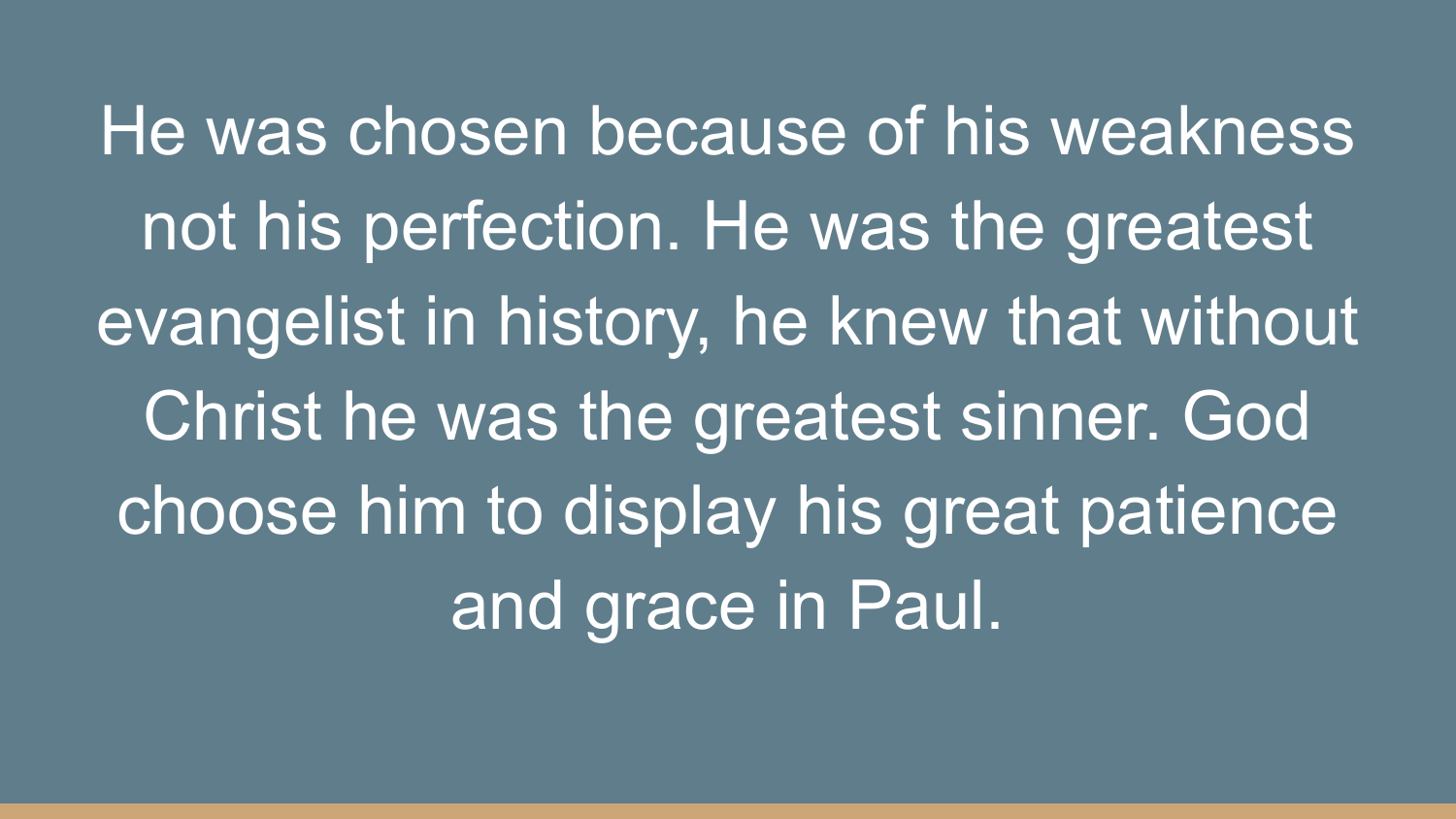● The more leaders mature the more humble they become.

• To overcome you may need to get down to the root of the problem which can be uncertainty. This behavior is detrimental to your health.

• Set goals that are realistic and attainable. It is great to dream, but putting too much pressure on yourself can impact your self esteem and mental health when you are not able to live up to your expectations.

• Another form of uncertainty is avoidance not acknowledging the problem. when people fall into this behavior they can not recover because they are not prepared.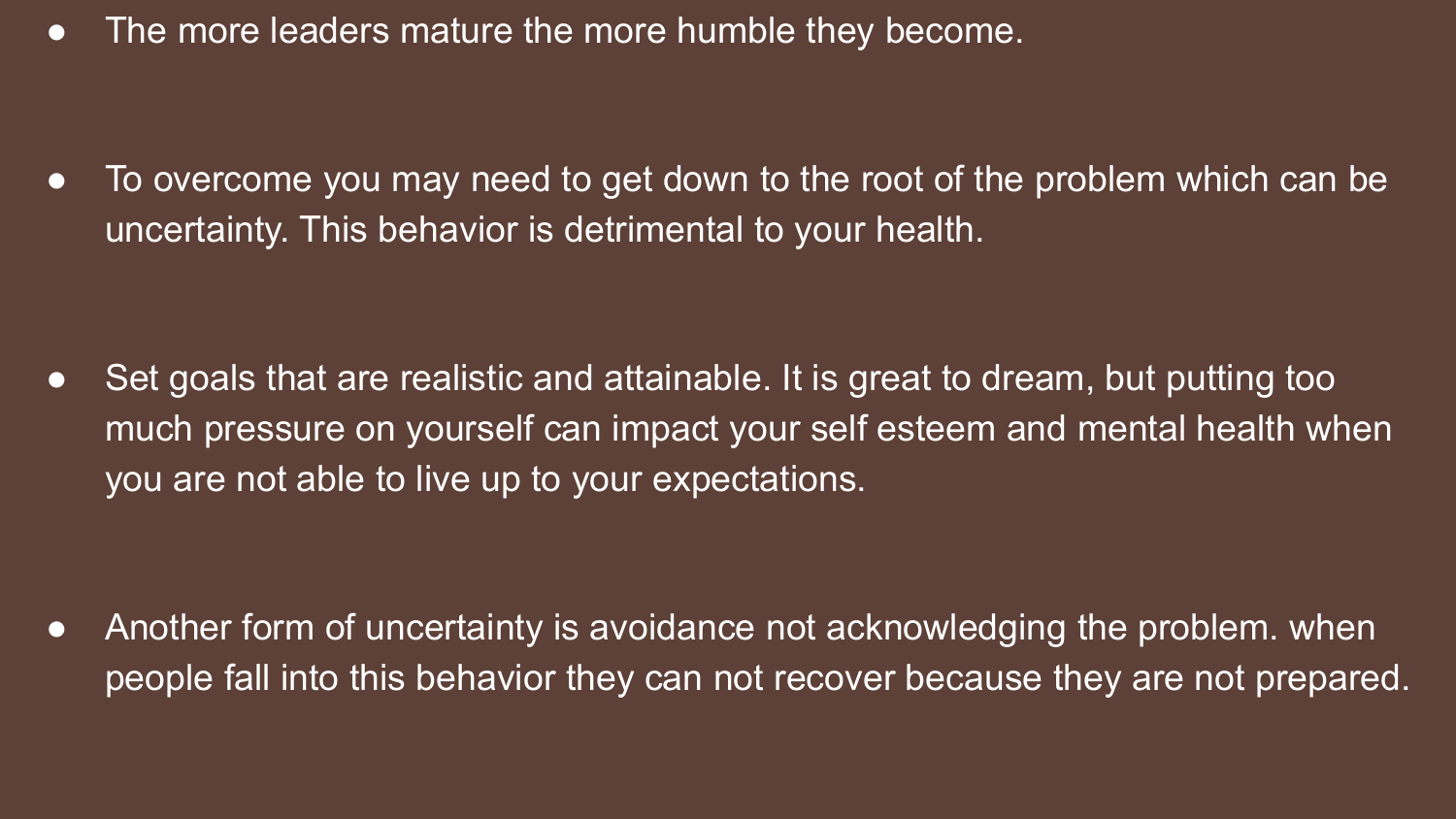### **Galatians 5:17-20**

Gal 5:17 The sinful nature wants to do evil, which is just the opposite of what the Spirit wants. And the Spirit gives us desires that are the opposite of what the sinful nature desires. These two forces are constantly fighting each other, so you are not free to carry out your good intentions.

Gal 5:18 But when you are directed by the Spirit, you are not under obligation to the law of Moses.

Gal 5:19 When you follow the desires of your sinful nature, the results are very clear: sexual immorality, impurity, lustful pleasures,

Gal 5:20 idolatry, sorcery, hostility, quarreling, jealousy, outbursts of anger, selfish ambition, dissension, division,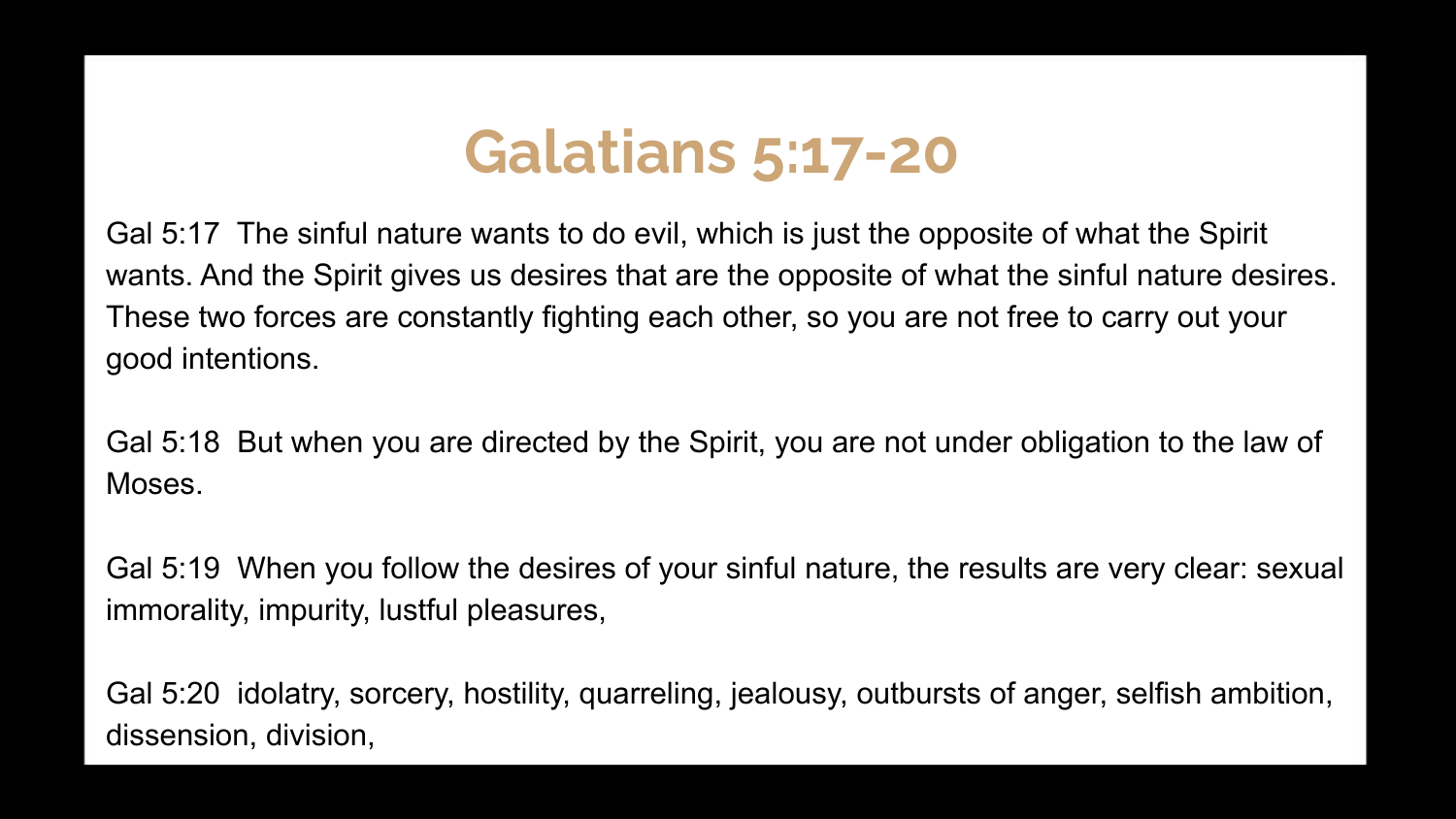### **Galatians 5:21-24**

Gal 5:21 envy, drunkenness, wild parties, and other sins like these. Let me tell you again, as I have before, that anyone living that sort of life will not inherit the Kingdom of God.

Gal 5:22 But the Holy Spirit produces this kind of fruit in our lives: love, joy, peace, patience, kindness, goodness, faithfulness,

Gal 5:23 gentleness, and self-control. There is no law against these things!

Gal 5:24 Those who belong to Christ Jesus have nailed the passions and desires of their sinful nature to his cross and crucified them there.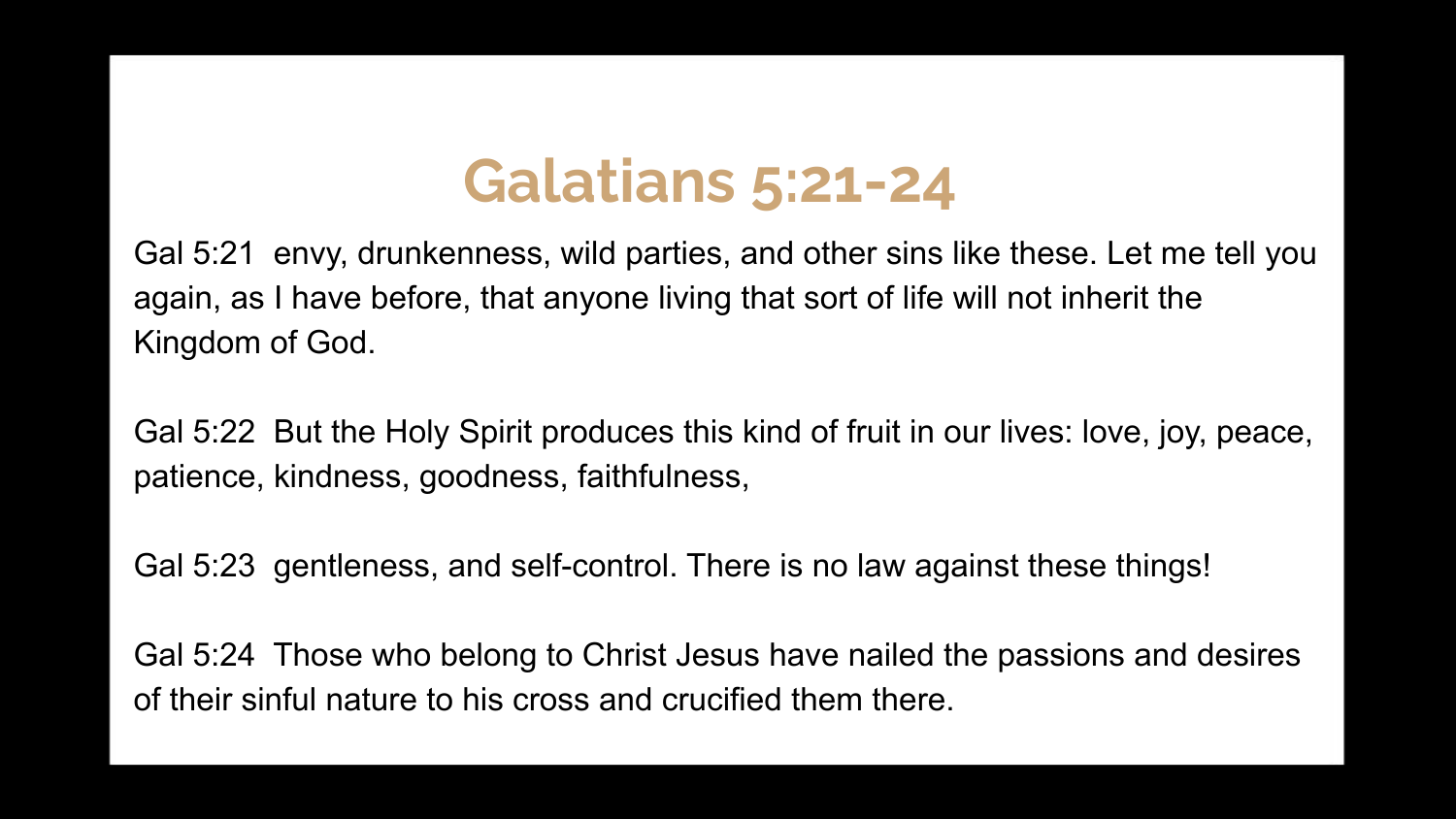**1Timothy 1:5 The purpose of my instruction is that all believers would be filled with love that comes from a pure heart, a clear conscience, and genuine faith.** 

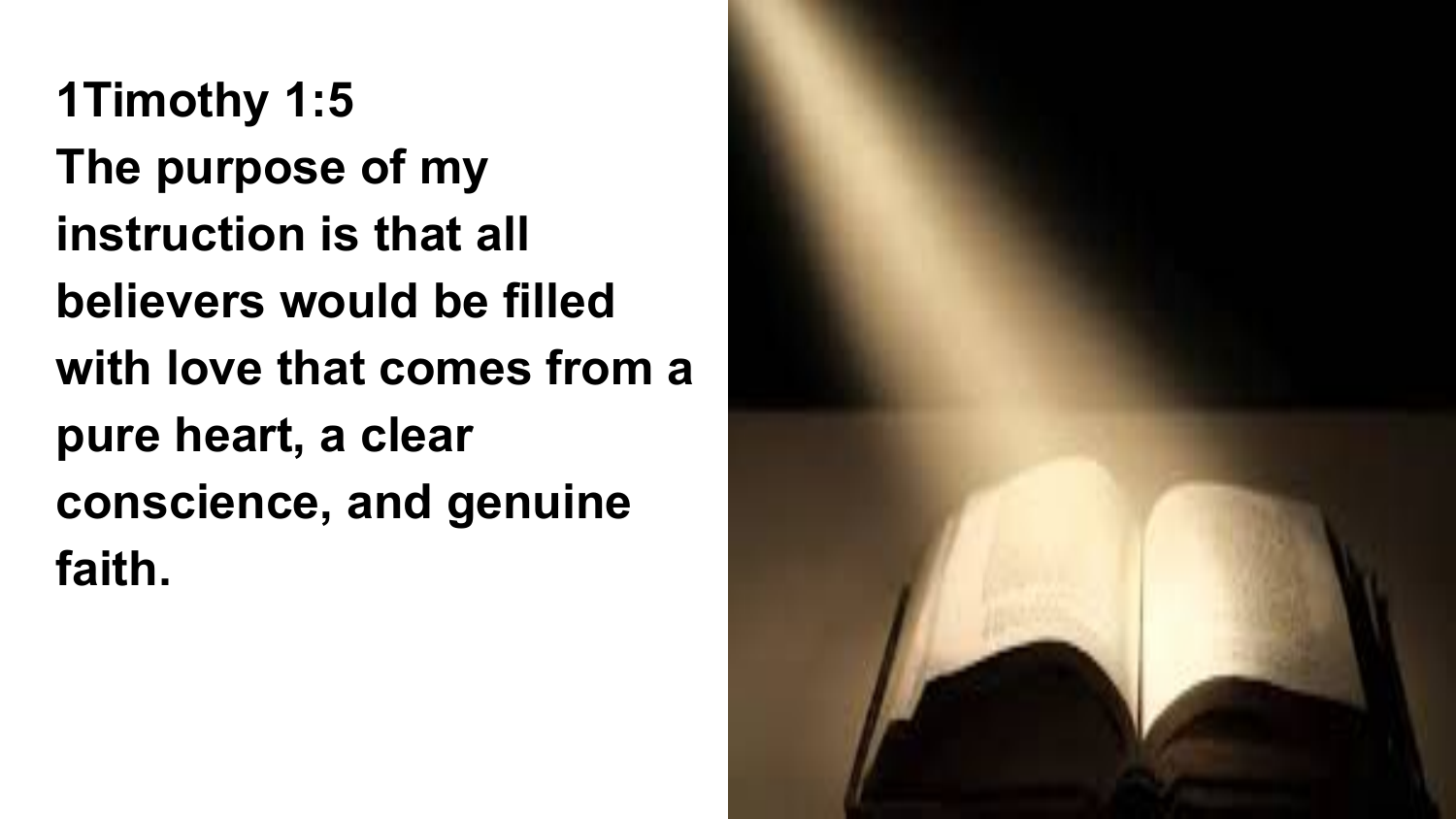When we embrace uncertainty we become resilient We pray We reach out to a friend for comfort and perspective.

Gal 6:2 Bear one another's burdens, and so fulfill the law of Christ. Gal 6:3 For if anyone thinks himself to be something, when he is nothing, he deceives himself.

These two are vital in problem-solving and dealing with uncertainty.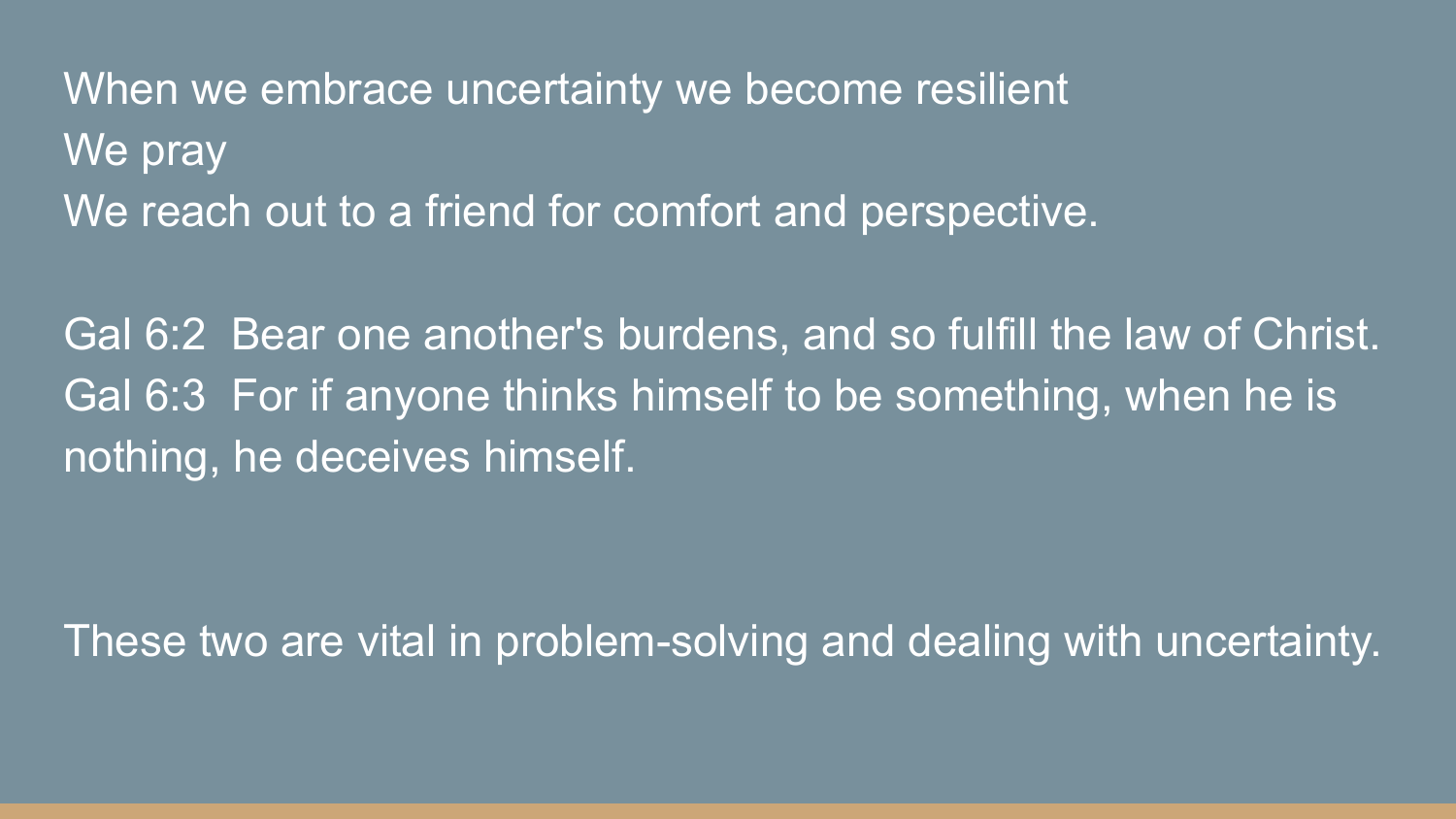Reflect on your past successes when you were uncertain and write them down and give yourself credit.

# Then write down what could I do better next time.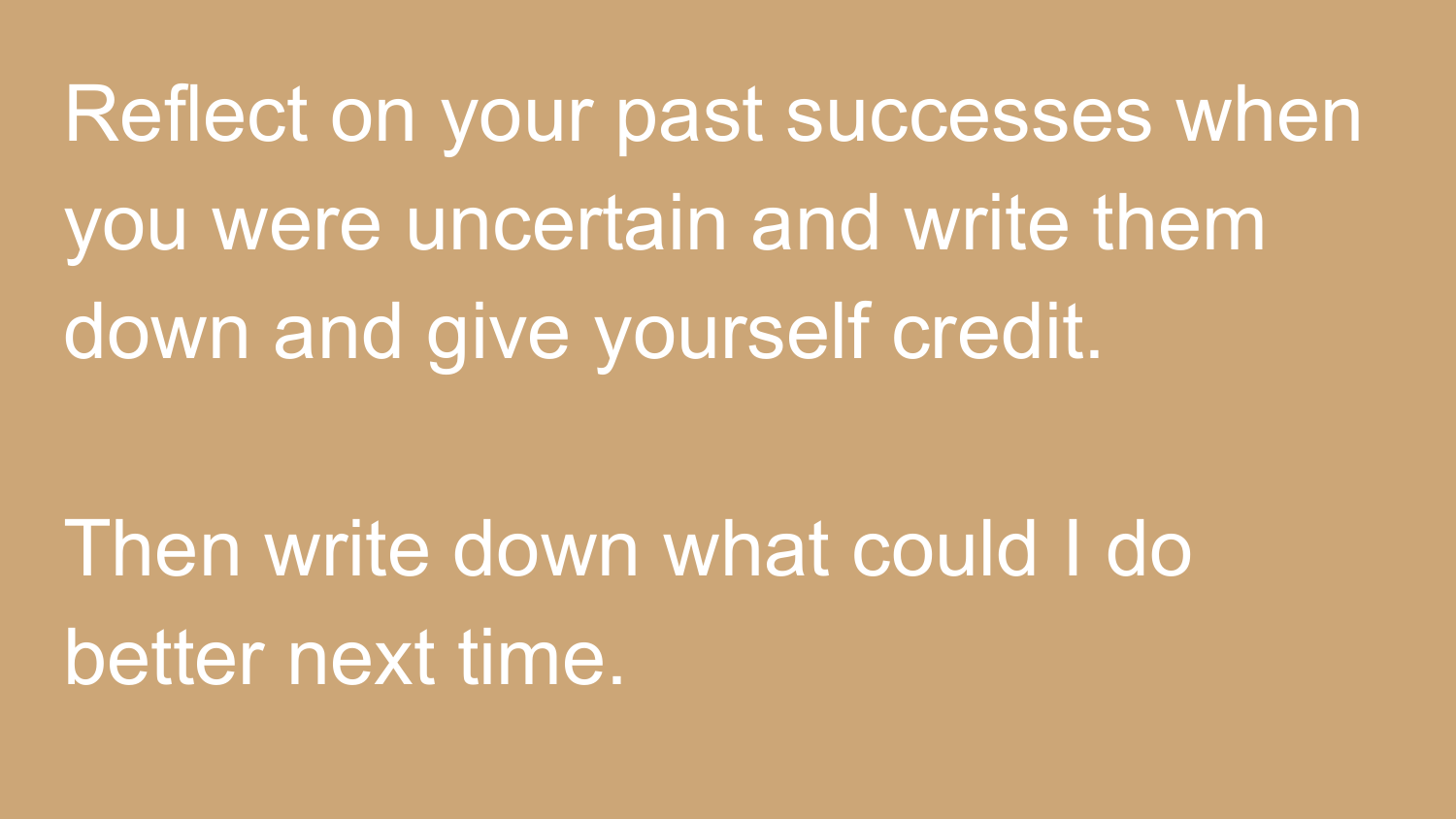### **Psalm 32:6-7 (NKJV)**

**6 For this cause everyone who is godly shall pray to You In a time when You may be found; Surely in a flood of great waters They shall not come near him.** 

**7 You are my hiding place; You shall preserve me from trouble; You shall surround me with songs of deliverance.**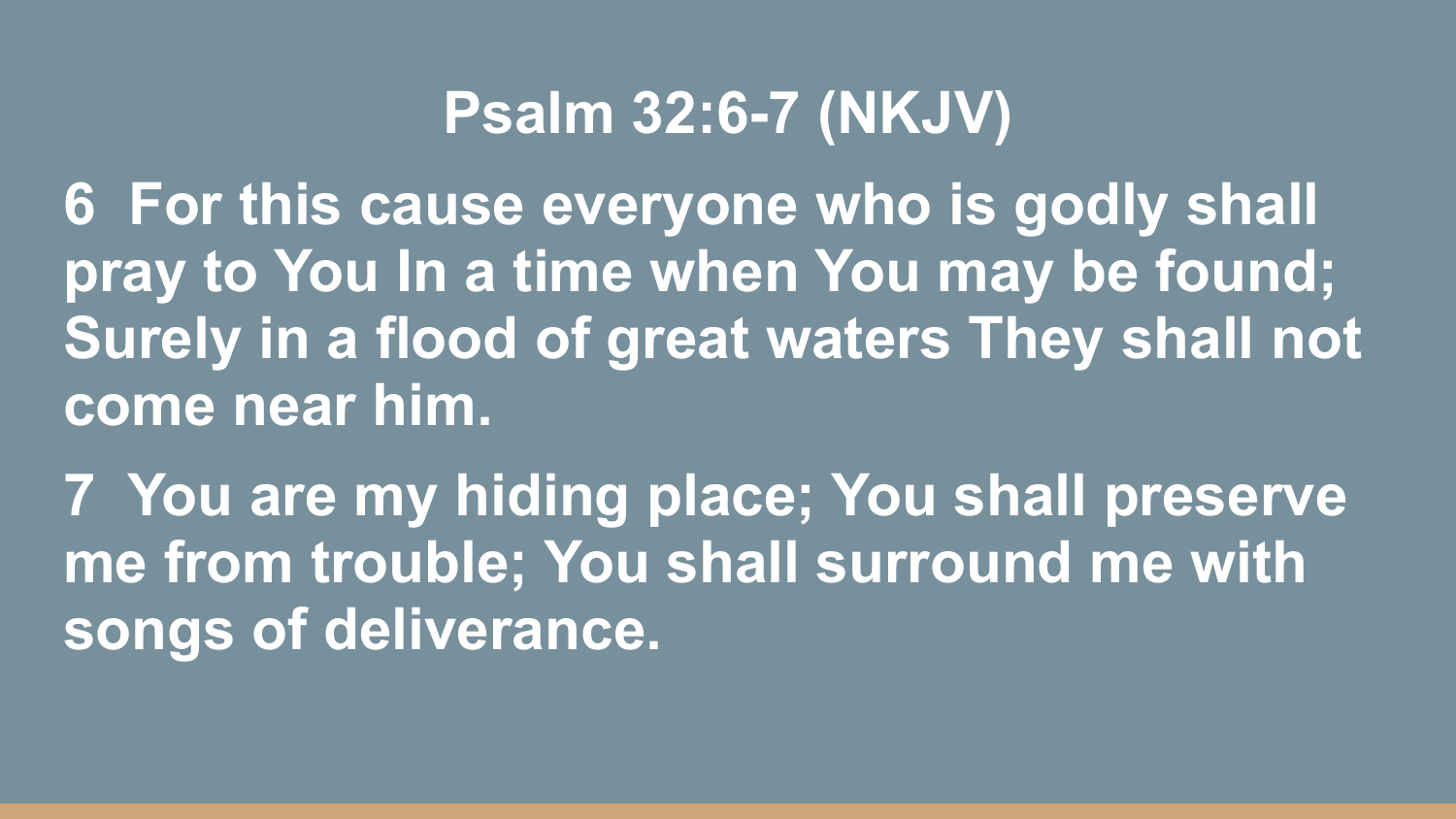## When life is relatively calm make it a point to try new things.

### **Psalm 32:8-9 (NKJV)**

<sup>8</sup> I will instruct you and teach you in the way you should go; I will guide you with My eye.

9 Do not be like the horse *or* like the mule, *Which* have no understanding, Which must be harnessed with bit and bridle, Else they will not come near you.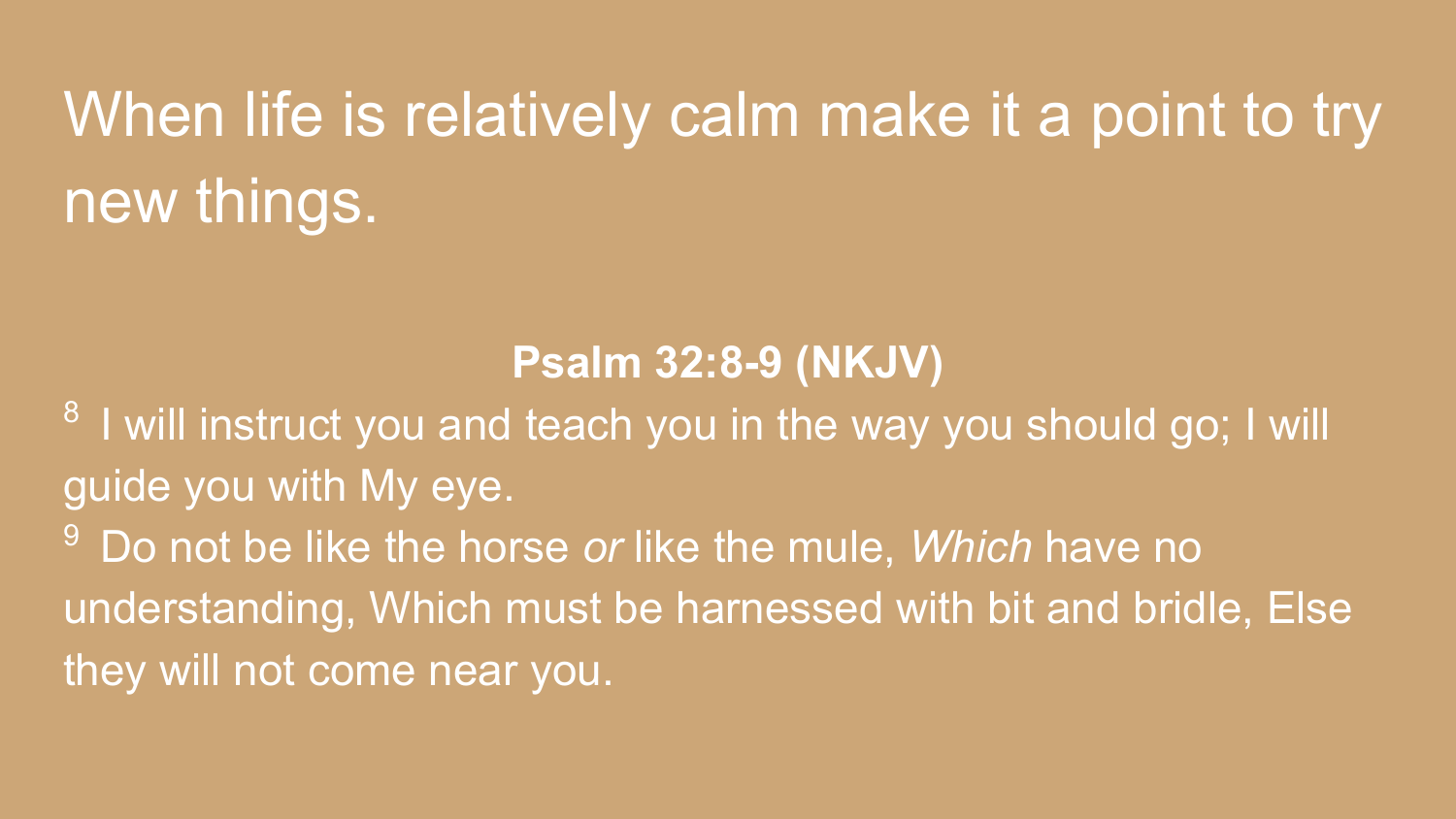# Try things outside your comfort zone, try a new sport, take risks.

Doing these things helps you develop skills and confidence which makes us resilient during uncertain times.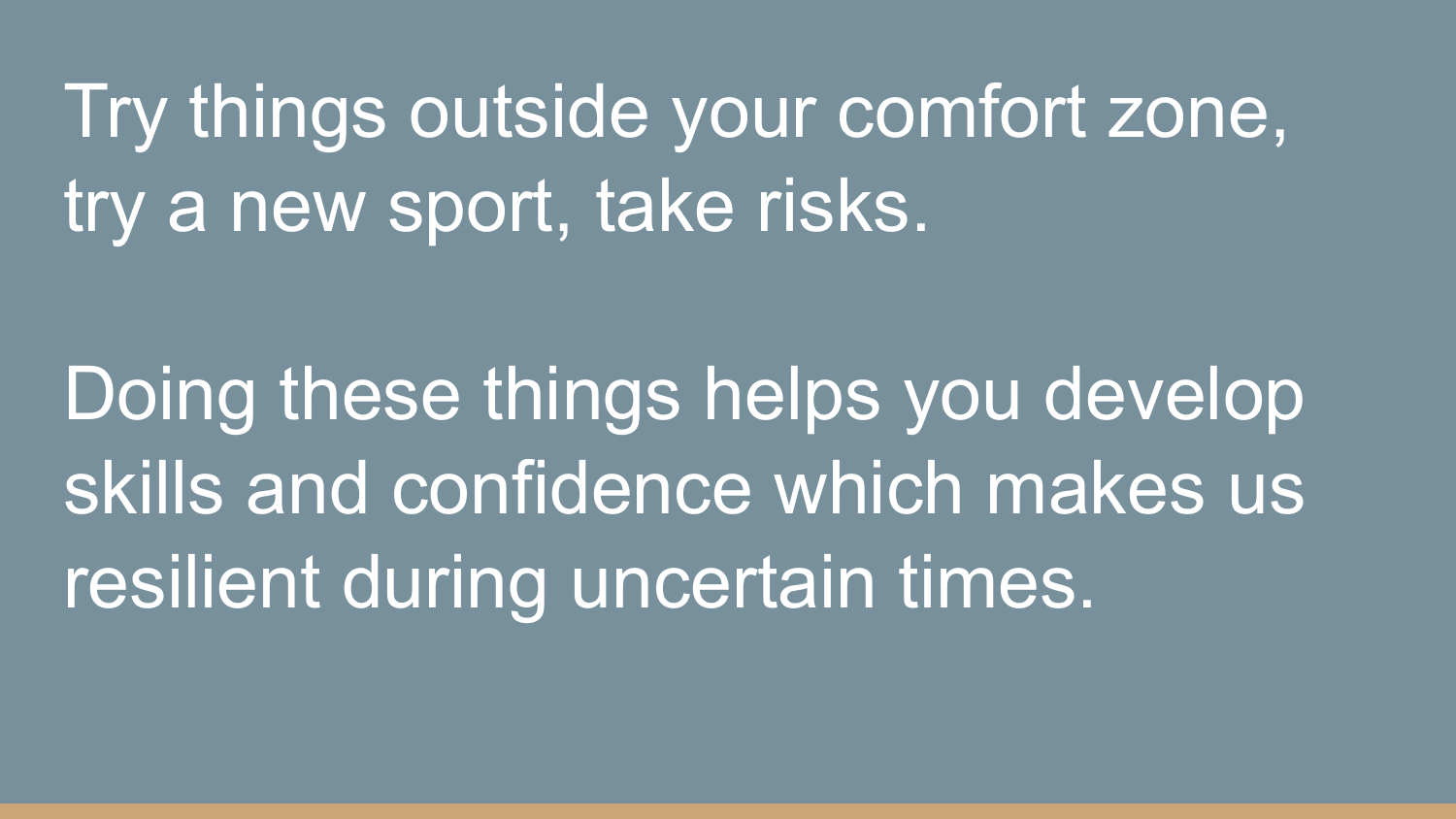## Isaiah 41:9-10

Isa 41:9 I have called you back from the ends of the earth, saying, 'You are my servant.' For I have chosen you and will not throw you away. Isa 41:10 Don't be afraid, for I am with you. Don't be discouraged, for I am your God. I will strengthen you and help you. I will hold you up with my victorious right hand.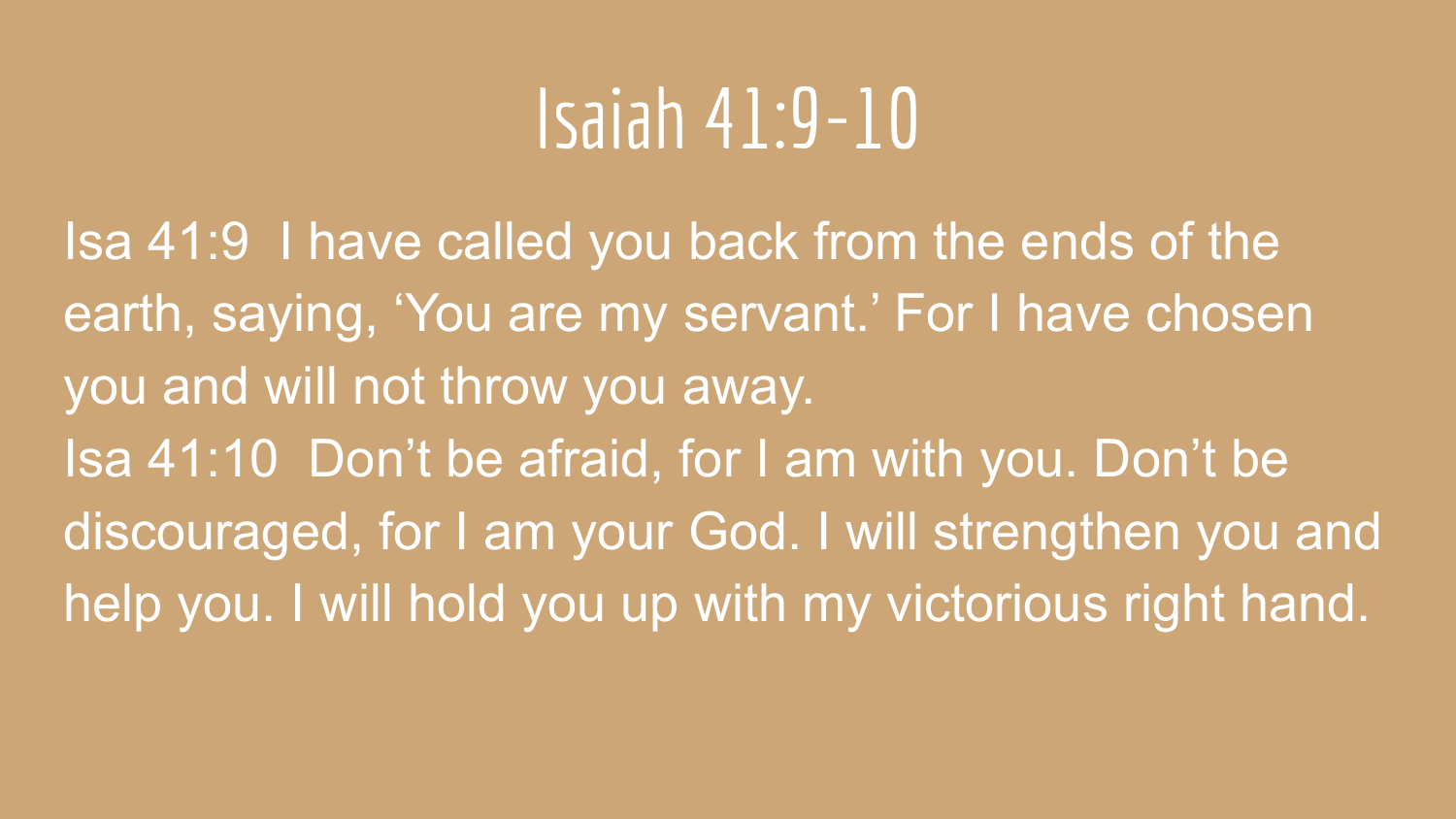#### Self-care

Working out 1Ti 4:8 "Physical training is good, but training for godliness is much better, promising benefits in this life and in the life to come." 1Ti 4:9 This is a trustworthy saying, and everyone should accept it.

Don't let stress derail your routine Make an effort to eat well

Get enough sleep. Psa 4:8 In peace I will lie down and sleep, for you alone, O LORD, will keep me safe.